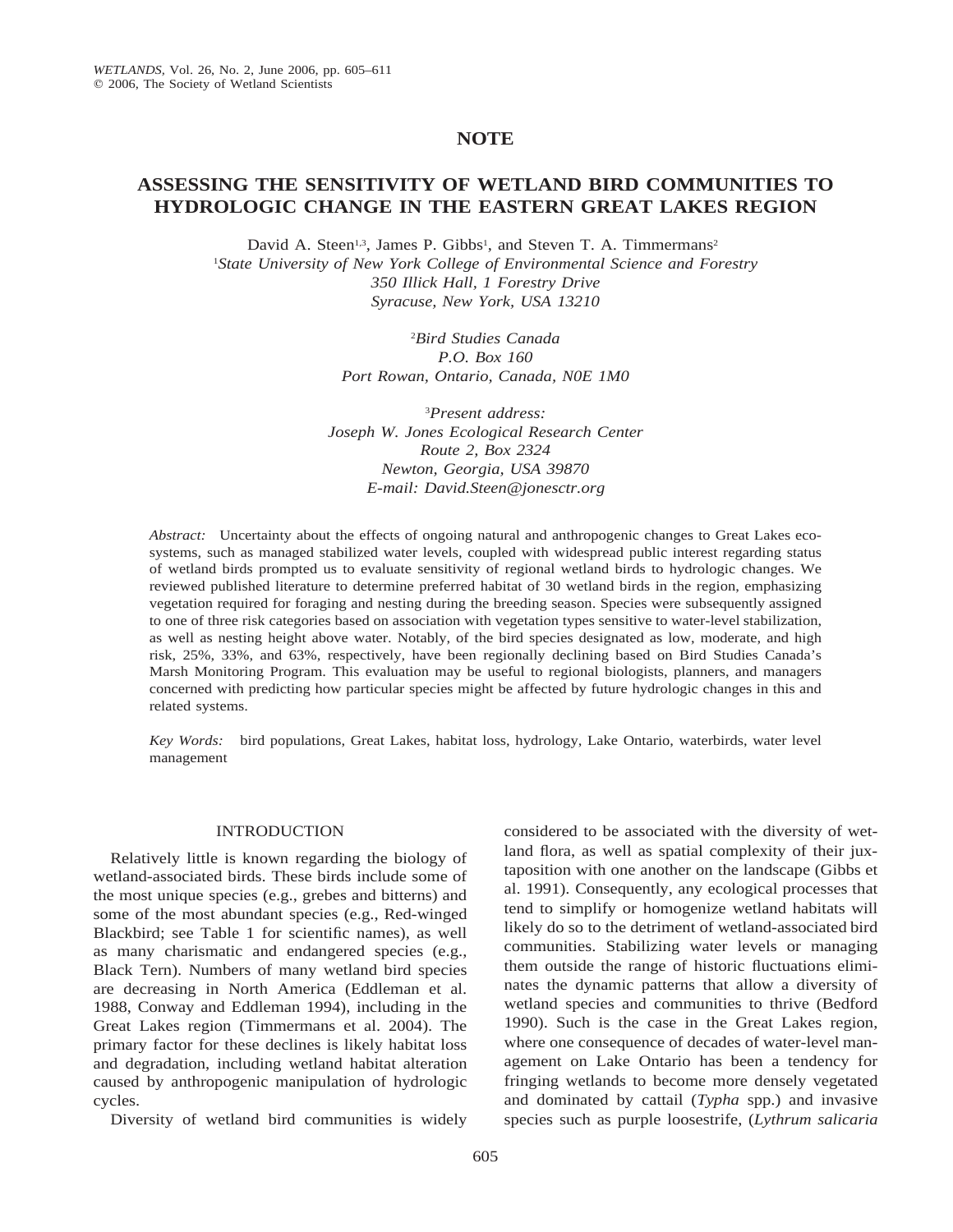| Species                                                     | Nest Height<br>(m) | Foraging Habitats <sup>2</sup> | Nesting Habitats      | Population Trend <sup>3</sup> |
|-------------------------------------------------------------|--------------------|--------------------------------|-----------------------|-------------------------------|
| High Risk <sup>1</sup><br>Pied-billed Grebe                 |                    |                                |                       |                               |
| Podilymbus podiceps Linnaeus                                | $<$ 1              | OW; SV; EV                     | OW; SV; EV            | Decrease                      |
| American Coot                                               |                    |                                |                       |                               |
| Fulica americana Gmelin                                     | $<$ 1              | OW; SV                         | OW; EV                | N/A                           |
| Common Moorhen<br>Gallinula chloropus Linnaeus              | <1                 | SV; EV                         | EV; SV                | Decrease                      |
| <b>Black Tern</b>                                           |                    |                                |                       |                               |
| Chlidonias niger Linnaeus                                   | $<$ 1              | OW; EV                         | OW, EV                | Decrease                      |
| Caspian Tern<br>Sternia caspia Pallas                       | $<$ 1              | <b>OW</b>                      | <b>SDG</b>            | Increase                      |
| Virginia Rail<br>Rallus limicola Vieillot                   | <1                 | OW; EV                         | EV                    | Increase                      |
| Marsh Wren                                                  |                    |                                |                       |                               |
| Cistothorus palustris Wilson                                | $<$ 1              | EV                             | EV                    | Decrease                      |
| Least Bittern<br>Ixobrychus exilis Gmelin                   | $<$ 1              | EV                             | EV                    | Decrease                      |
| Sora<br>Porzana carolina Linnaeus                           | <1                 | EV; SS; MF                     | EV; SS                | Increase                      |
|                                                             |                    |                                |                       |                               |
| Moderate Risk<br>Belted Kingfisher                          |                    |                                |                       |                               |
| Ceryle alcyon Linnaeus                                      | Variable           | <b>OW</b>                      | B                     | Decrease                      |
| Red-winged Blackbird<br>Agelaius phoeniceus Linnaeus        | Variable           | EV                             | EV; SS; MF; OT        | Increase                      |
| Northern Shoveler                                           |                    |                                |                       |                               |
| Anas clypeata Linnaeus                                      | $<$ 1              | OW; SV                         | <b>MF</b>             | N/A                           |
| Swamp Sparrow                                               |                    |                                |                       |                               |
| Melospiza georgiana Latham                                  | <1                 | OW; EV; SS; S                  | EV; SS; S             | Increase                      |
| Blue-winged Teal                                            |                    |                                |                       |                               |
| Anas discors Linnaeus                                       | $<$ 1              | SV; EV; SS                     | EV; SS; MF            | Increase                      |
| Gadwall                                                     |                    |                                |                       |                               |
| Anas strepera Linnaeus                                      | Variable           | SV                             | SS; S                 | Increase                      |
| Green-winged Teal                                           |                    |                                |                       |                               |
| Anas crecca Linnaeus                                        | <1                 | SV; EV                         | SS; MF                | N/A                           |
| American Bittern                                            |                    |                                |                       |                               |
| Botaurus lentiginosus Rackett                               | $<$ 1              | EV; SS; S                      | EV; MF; SS            | Decrease                      |
| Common Snipe                                                |                    |                                |                       |                               |
| Gallinago gallinago Linnaeus                                | <1                 | SS; EV                         | OW; SS; S             | N/A                           |
| Low Risk<br>Great Blue Heron                                |                    |                                |                       |                               |
| Ardea herodias Linnaeus                                     | >1                 | OW; MF, SV, EV                 | <b>OT</b>             | Increase                      |
| Black-crowned Night Heron<br>Nycticorax nycticorax Linnaeus | >1                 | OW; SV; EV                     | EV; $SS$ ; $S$ ; $OT$ | Decrease                      |

Table 1. Habitat preferences and nest heights of Lake Ontario wetland birds. Citations upon which this synthesis is based are available from the authors.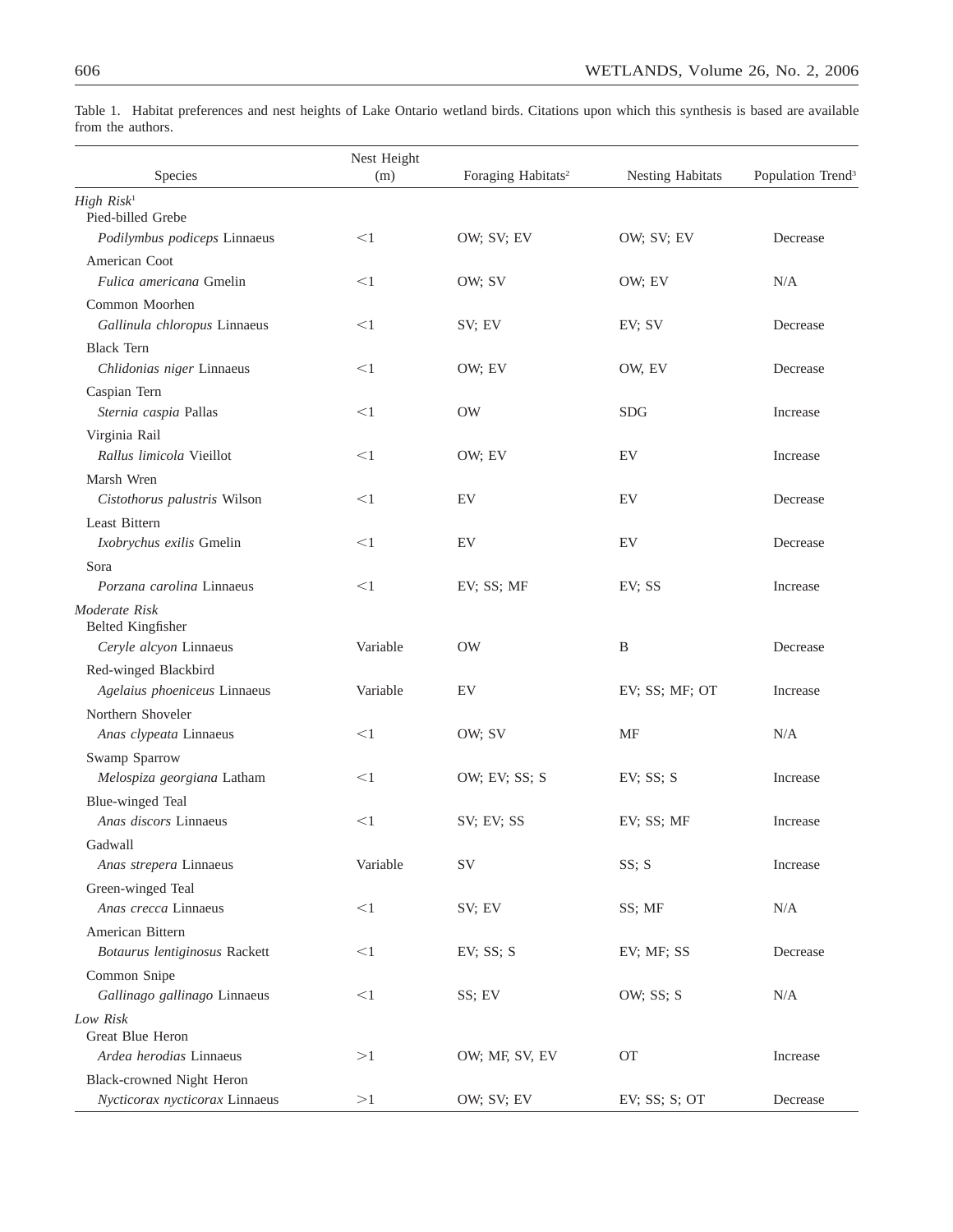#### Table 1. Continued.

|                                    | Nest Height |                                |                         |                               |
|------------------------------------|-------------|--------------------------------|-------------------------|-------------------------------|
| Species                            | (m)         | Foraging Habitats <sup>2</sup> | <b>Nesting Habitats</b> | Population Trend <sup>3</sup> |
| American Wigeon                    |             |                                |                         |                               |
| Anas americana Gmelin              | $<$ 1       | SV; EV; MF                     | S: MF                   | N/A                           |
| Canada Goose                       |             |                                |                         |                               |
| Branta canadensis Linnaeus         | $<$ 1       | SV; MF                         | EV: MF                  | Increase                      |
| Mallard                            |             |                                |                         |                               |
| Anas platyrhynchos Linnaeus        | $<$ 1       | EV; MF                         | EV; SS; MF              | Increase                      |
| Green Heron                        |             |                                |                         |                               |
| <i>Butorides striatus</i> Linnaeus | >1          | EV                             | S; OT                   | Increase                      |
| Sedge Wren                         |             |                                |                         |                               |
| Cistothorus palustris Wilson       | <1          | SS; S; MF                      | $SS$ ; $S$ ; MF         | N/A                           |
| Alder Flycatcher                   |             |                                |                         |                               |
| Empidonax alnorum Brewster         | $<$ 1       | $S$ ; MF; OT                   | S; OT                   | Increase                      |
| American Black Duck                |             |                                |                         |                               |
| Anas rubripes Brewster             | Variable    | SV; EV; SS                     | EV: S: OT               | N/A                           |
| Willow Flycatcher                  |             |                                |                         |                               |
| Empidonax traillii Audubon         | >1          | EV, S                          | S; OT                   | Increase                      |
| Common Grackle                     |             |                                |                         |                               |
| Quiscalus quiscula Linnaeus        | >1          | MF                             | <b>OT</b>               | Decrease                      |
| Northern Harrier                   |             |                                |                         |                               |
| Circus cyaneus Linnaeus            | $<$ 1       | MF                             | <b>MF</b>               | N/A                           |

<sup>1</sup> Risk levels corresponded to a species' potential response to stabilized water levels based on microhabitats and vegetation used for nesting and foraging during their breeding season.

<sup>2</sup> Habitat Codes: OW: Open Water; SV: Submergent Vegetation; EV: Emergent Vegetation; SDG: Sand/Dirt/Gravel; B: Banks; MF: Meadow/Field; OT: Open Timber; SS: Scrub/Sedge; S: Shrub.

<sup>3</sup> Population trends were based on data collected in Lake Ontario coastal marshes.

L.) and/or common reed, (*Phragmites australis* (Cav.) Trin. ex Steud., (Wilcox 1990, Wilcox 1993, Wilcox et al. 1993, Hudon 1997, Beland 2003, Farrell et al. 2004), a tendency that runs counter to the maintenance of ''hemi-marsh'' situations that benefit most wetland birds species (Gibbs et al. 1991). Water-level management in Lake Ontario, initiated with operation of the St. Lawrence Seaways, has reduced water-level fluctuations from about 2 m to approximately 0.9 m since 1976 (Wilcox 1993) and has eliminated year-to-year variation (Wilcox and Whillans 1999).

Artificially minimizing water-level fluctuations may negatively affect wetland bird populations adapted to aquatic microhabitats. This would likely be achieved through direct loss of microhabitats most closely associated with wetlands, such as submergent vegetation. Birds that rely on these microhabitats for foraging and nesting would likely be at greater risk to water level management. To assess how water-level stabilization might influence the wetland bird community in the Great Lakes region, we reviewed the published literature to identify local- and landscape-scale linkages

between wetland characteristics and wetland bird diversity. We related this information to ongoing population trends of wetland birds in the region to determine if the species that should be most susceptible to water-level regulation are the species actually declining. Such information is important to synthesize so that ramifications of various water level regulation scenarios, as mediated by changes in wetland vegetation, can be evaluated for the significant wetland bird communities that occupy the region.

### SELECTION OF SPECIES AND METHODS OF LITERATURE REVIEW

We chose species for our study that were native, wetland obligates and those relatively common in Lake Ontario wetlands (percent occurrence on Bird Studies Canada's Marsh Monitoring Program counts from 1995 to 2002 at 107 points on Lake Ontario marshes of  $> 1\%$ ), or those that were rare (occurrence  $<$  1%), but nevertheless of conservation concern because of dependence on wetland habitat, importance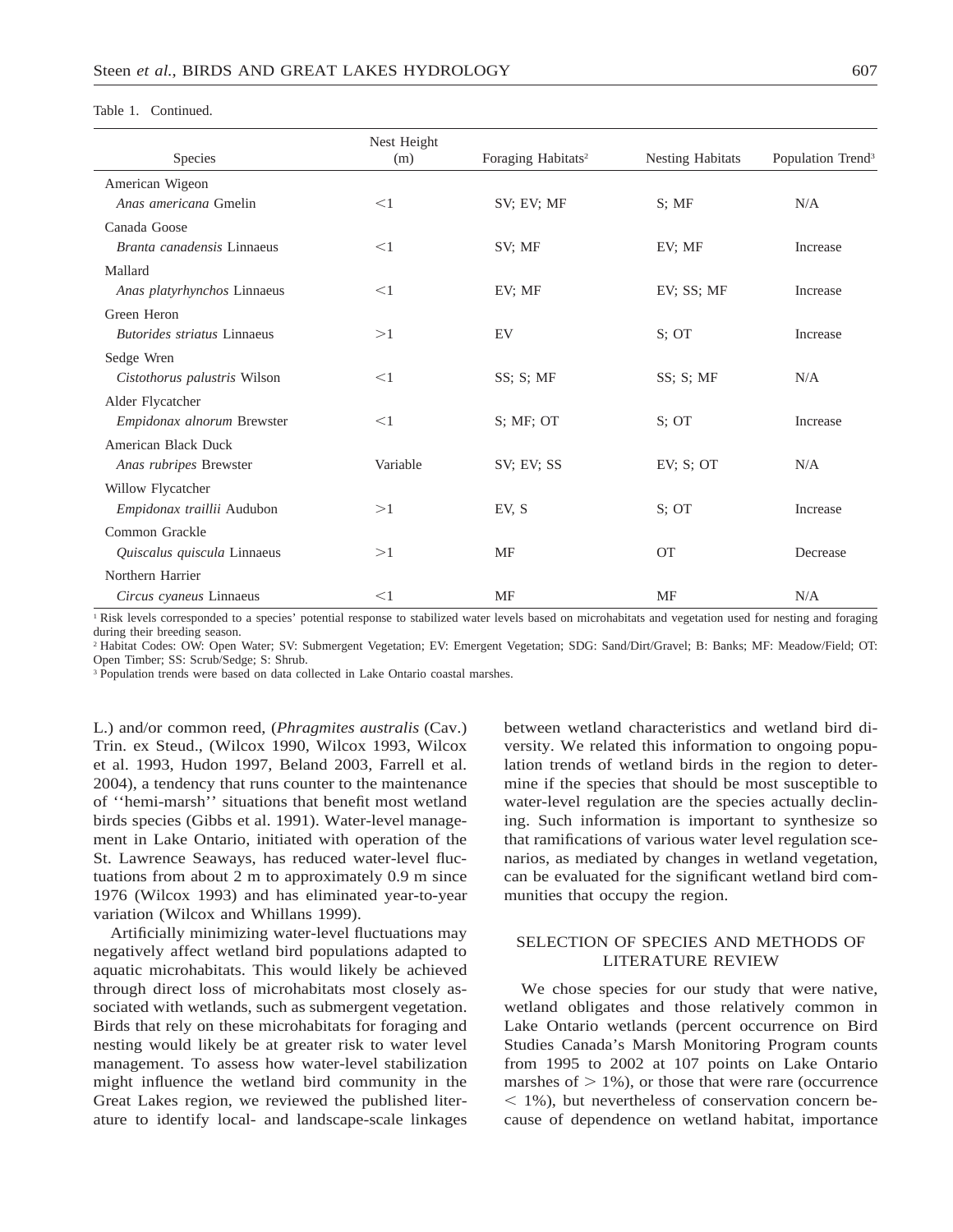as game species, or have experienced population declines (Timmermans et al. 2004). Of all species detected in Lake Ontario marshes during this period, 30 met these criteria (Table 1). We assembled literature by searching computerized databases using Cambridge Scientific Abstracts—Biological Science, BiblioLine's Wildlife Worldwide and The Birds of North America—Life Histories for the 21st Century series.

### CLASSIFICATION OF SPECIES INTO RISK CATEGORIES

Based on the literature survey of individual species habitat associations (summarized in Table 1), we divided the 30 bird species into three categories: low, moderate, and high risk. These risk levels corresponded to a species' potential response to stabilized water levels based on microhabitats and vegetation used for nesting and foraging during their breeding season. A species was classified as being at ''low risk'' if it tended to nest in vegetation over one meter in height in wetlands or in upland habitat at any height, such as meadow or open timber. Low risk species also foraged either exclusively in habitat unlikely to be directly affected by water-level stabilization or in several types of habitat. For example, the Great Blue Heron qualified as a low risk species according to our criteria because it nests in timber 30 m or more above ground and feeds in a wide variety of habitats.

Bird species were classified as being at ''moderate risk'' if they foraged in habitat sensitive to water-level stabilization but either nest exclusively in vegetation over one meter in height in wetlands or in upland habitat. For example, Northern Shovelers are considered moderate risk because they forage primarily in open water but are also known to associate closely with submergent vegetation; such microhabitats are likely to be influenced by water level and displacement of submergent vegetation by persistent emergents such as cattail. Although a ground nester, the Northern Shoveler prefers vegetation associated with meadow and field habitats, such as grass and nettles.

A "high risk" species nested  $\leq 1$ m above the water exclusively in wetland habitats. These species foraged on vegetation that could be adversely affected by human-controlled water levels. An example of a high risk species is the Pied-billed Grebe, which nests on floating vegetation among and occasionally anchored to emergent vegetation and is highly dependent on floating-leaved and submergent vegetation for foraging. The Pied-billed Grebe's nesting and foraging habits are sufficient to categorize it as high risk.

## CONTRASTING PREDICTED SENSITIVITY WITH POPULATION TREND

We used data collected by Bird Studies Canada's Marsh Monitoring Program volunteer participants, who surveyed bird abundance and occurrence throughout coastal marsh habitats of Lake Ontario between 1995 and 2002. Prior to their first survey season (May– July), participants were given training kits that included survey protocol instructions, data forms, instructional cassette tapes with examples of songs and calls of common wetland birds, and a call-broadcast tape that was used during surveys to elicit vocal responses from Virginia Rail, Sora, American Bittern, Least Bittern, Common Moorhen, American Coot, and Piedbilled Grebe (Weeber and Vallianatos 2000).

After reviewing survey protocol and completing a self-training exercise, participants established survey routes in wetlands  $\geq 1$  ha in size. Depending on wetland size, survey routes consisted of from one to eight (maximum) different survey stations. Survey stations were defined as 100-m-radius semicircles that contained  $\geq 50\%$  coverage of emergent vegetation where birds were counted each year. The center of each survey station was the focal point from which observers recorded bird counts; these were permanently marked with a stake and metal tag to ensure relocation in subsequent visits within and among years. Each station was  $\geq 250$  m from another, which minimized duplicate counts of individual birds within routes. Most routes were established at the ecotone between wetland and drier upland habitats, but some participants also surveyed routes in wetland interiors.

Bird surveys were conducted twice annually at each station between 20 May and 5 July, and survey visits were temporally spaced by at least 10 days. Surveys were conducted after 1800 hours EST on days when there was no precipitation, the temperature exceeded 16  $\degree$  C, and wind speed was less than 20 km·hr  $^{-1}$  (3) on the Beaufort scale). Birds were counted for 10 minutes during each survey station visit in the following manner. At each focal point, volunteers played a 5 minute call broadcast tape (each species call listed above separated by 30 seconds of silence) and recorded all birds heard and/or seen within each survey station during the call playback period and a 5-minute silent listening period immediately following the playback period. Birds flying up to a height of 100 m over survey stations were also recorded.

Bird abundance indices for Lake Ontario coastal wetlands were calculated in the following manner. First, species count data for stations within routes were summarized to provide one value for each species detected on each route. We used Generalized Linear Models with a Poisson error distribution (PROC GEN-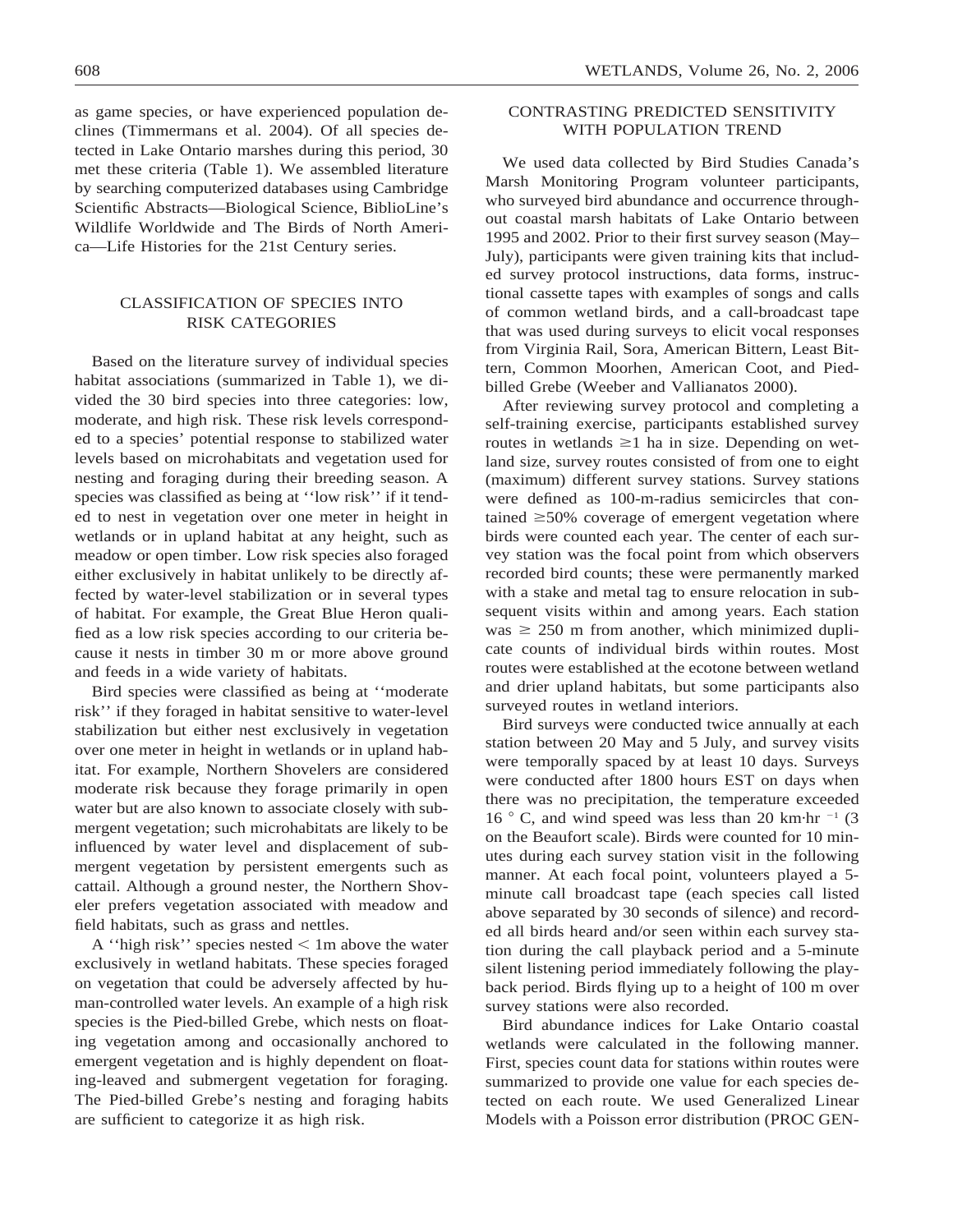MOD; SAS Institute Inc. 1990) to generate annual abundance indices for each species. These ''route-regression'' models were designated as Species Count  $(Y)$  = Year (class), Route (class). We ran 1,000 iterations of each model to stabilize variances and to derive mean annual abundance estimates for each species. These values were scaled to correct for possible overdispersion before transforming into abundance indices for trend analyses (PROC GENMOD, PSCALE option; SAS Institute Inc. 1990). Annual estimated species counts (i.e., class coefficients) were converted into abundance indices using the following formula:

$$
A \text{bundle} \text{ Index} = e^{A \times M} \tag{1}
$$

where

 $e = 2.7183$  which is the base of the natural logarithm  $A =$  annual estimated species count (i.e., class coefficients) from route-regression models

 $M =$  mean number of individuals counted on all routes in the final survey year.

This transformation allowed us to determine relative (percent) annual differences in bird abundance indices scaled to the average value for the most recent survey year.

Species-specific relative abundance trends for birds counted in Lake Ontario coastal wetlands during the 1995–2002 study period were calculated and evaluated for biological significance and statistical reliability using Generalized Linear Models (PROC GENMOD; SAS Institute Inc. 1990). The same input data, error distribution, and regression modeling structures and procedures as described above for calculating abundance indices were used for these analyses, except that ''Year'' was included as a continuous variable to provide a linear estimated rate of change (i.e., trend) in each species' abundance through time. Species-specific slope estimates (corrected for overdispersion) from route-regression models were converted into relative indices of change (abundance trends) by using the following formula:

$$
Bounded area = 100 \times (e^3 - 1) \tag{2}
$$

where

- $e = 2.7183$  which is the base of the natural logarithm
- $\exists$  = Year coefficient from species-specific route-regression models.

This transformation allowed us to determine percent annual change in bird abundance indices during 1995– 2002. Likelihood ratio tests were used to calculate the probability that year effects (slopes) differed from zero. To do this, differences in model deviance between those with and without year effects were calculated; those differences (based on 1 error degree of freedom) were used to obtain probabilities from a chisquared distribution, which were subsequently converted (1—chi-square probability) into P-values (Collett 1994).

To determine whether our risk classifications corresponded with the status of species in the Lake Ontario basin, we contrasted the assigned risk with current species population trends at coastal wetlands of Lake Ontario, which were available for 22 of the 30 birds included in the risk designation analysis (T. 2). Birds for which trend data were not available included American Wigeon, Green-winged Teal, American Black Duck, Sedge Wren, Common Snipe, Northern Shoveler, Northern Harrier, and American Coot. Data were considered reliable for a species if it was observed at over 10 sites. Seven species were only recorded at five to nine sites (Table 2).

Of the bird species designated as low, moderate, and high risk in this study, we found 25%, 33%, and 63%, respectively, to be decreasing according to the Marsh Monitoring Program (not including birds for which there were no trend data available). While not statistically significant, likely due to small sample size, these results suggest a strong relationship between vulnerability to hydrologic changes as estimated from our reviews of these species' natural history and ongoing changes in their populations in the region.

#### SYNTHESIS

Although many factors influence population status of these species in the region, including coastal development, environmental contamination, erosion, and predation (Wires and Cuthbert 2001), the corroboration we observed between assigned risk and wetland birds abundance suggest indirectly that regional hydrologic change could be an important driver of contemporary population trends in these species. Bird populations dependent on microhabitats that are likely most affected by stabilizing water levels are those evidently declining in the Great Lakes region. These declines may be due to the management history of Lake Ontario, which has resulted in wetland degradation due to water-level change divergent from that resulting from natural processes (Wilcox 1990, Wilcox 1993, Hudon 1997). While there are disadvantages associated with fluctuating water levels, such as increased risk of nest loss and susceptibility to predation, recent, anthropogenic alterations of the water cycle likely influence wetland-associated bird populations on a larger scale than these natural sources of mortality, as populations have not had the necessary time to adapt to these changes. Further research may be required to de-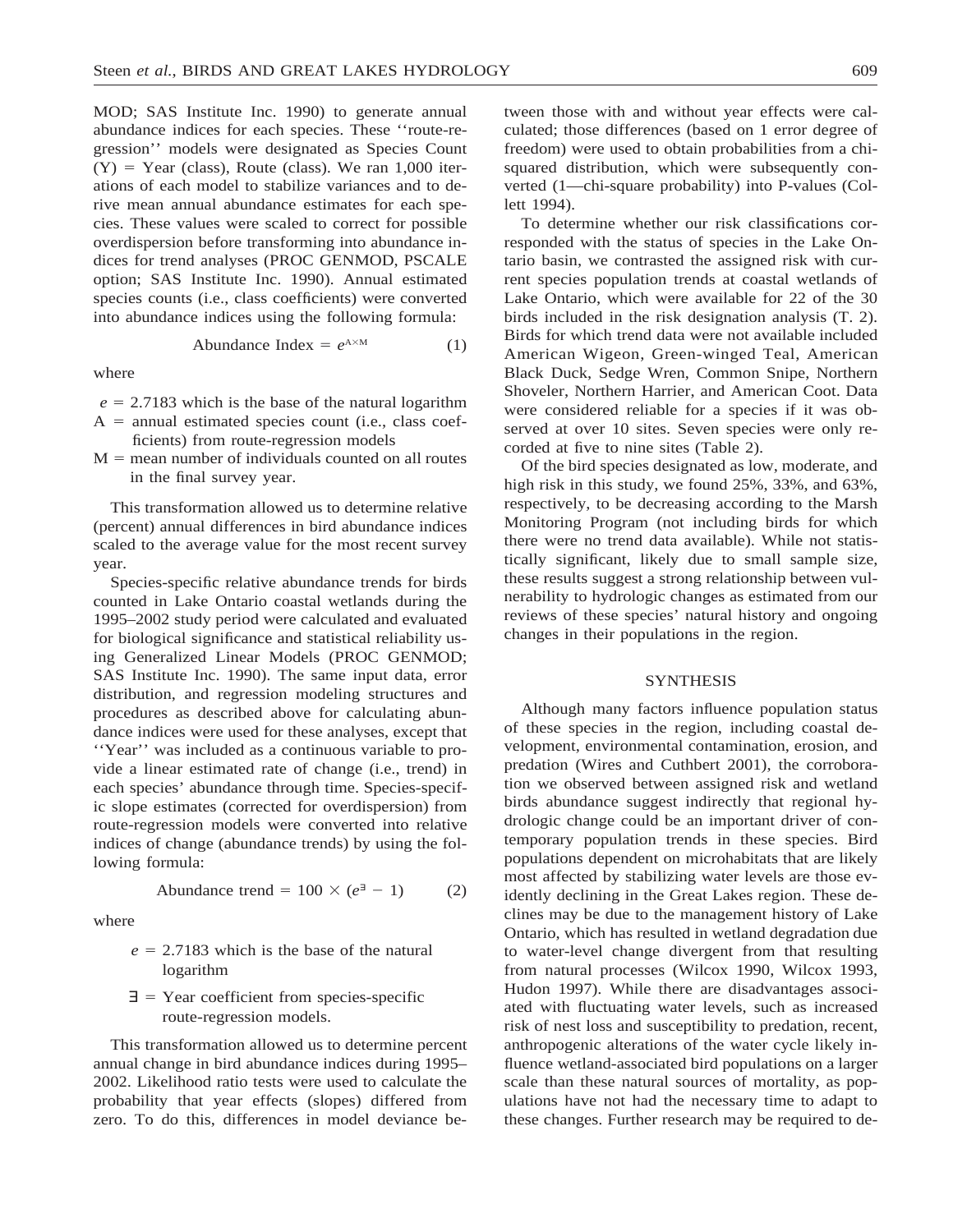| Species                        | % Change/Year | P       | Upper CI | Lower CI |
|--------------------------------|---------------|---------|----------|----------|
| Alder Flycatcher <sup>1</sup>  | 20.31         | 0.19    | 61.02    | $-10.10$ |
| American Bittern <sup>1</sup>  | $-13.51$      | 0.19    | 26.08    | $-40.67$ |
| Black-crowned Night Heron      | $-7.60$       | 0.38    | 9.58     | $-22.09$ |
| Belted Kingfisher              | $-12.23$      | 0.19    | 4.82     | $-26.50$ |
| <b>Black Tern</b>              | $-32.15$      | < 0.001 | $-14.50$ | $-46.15$ |
| Blue-winged Teal <sup>1</sup>  | 9.46          | 0.41    | 45.45    | $-17.63$ |
| Canada Goose                   | 3.17          | 0.72    | 21.80    | $-12.61$ |
| Caspian Tern <sup>1</sup>      | 7.58          | 0.57    | 40.30    | $-17.51$ |
| Common Grackle                 | $-1.41$       | 0.82    | 18.36    | $-17.87$ |
| Common Moorhen                 | $-5.76$       | 0.24    | 3.79     | $-14.44$ |
| Gadwall <sup>1</sup>           | 10.31         | 0.43    | 38.74    | $-12.29$ |
| Great Blue Heron               | 7.99          | 0.18    | 21.37    | $-3.91$  |
| Green Heron                    | 8.52          | 0.34    | 29.24    | $-8.88$  |
| Least Bittern <sup>1</sup>     | $-2.80$       | 0.77    | 20.09    | $-21.34$ |
| Mallard                        | 3.59          | 0.50    | 15.28    | $-6.92$  |
| Marsh Wren                     | $-0.46$       | 0.88    | 6.01     | $-6.54$  |
| Pied-billed Grebe <sup>1</sup> | $-33.29$      | < 0.001 | $-4.73$  | $-53.28$ |
| Red-winged Blackbird           | 1.01          | 0.61    | 5.05     | $-2.88$  |
| Sora                           | 4.60          | 0.57    | 22.75    | $-10.86$ |
| Swamp Sparrow                  | 5.03          | 0.07    | 10.71    | $-0.36$  |
| Virginia Rail                  | 2.10          | 0.61    | 10.72    | $-5.85$  |
| Willow Flycatcher              | 2.74          | 0.61    | 13.31    | $-6.84$  |

Table 2. Population trends of wetland bird species in Lake Ontario coastal wetlands for which trend data were available, as recorded by the Marsh Monitoring Program (1995–2002).

<sup>1</sup> These species were observed at 5–9 sites, all others were observed at a minimum of 10 sites. Accordingly, trend data for these species are less reliable.

termine why birds we designated as low risk are still declining.

It is important also to note that, in addition to the specific habitat components emphasized in this study, wetland area and isolation has a profound influence on wetland bird community structure and diversity. With regard to bird communities, increasing habitat area has been found to increase wetland bird species richness in Iowa (Brown and Dinsmore 1986), Maine (Gibbs et al. 1991), North Carolina (Mamo and Bolen 1999), and Ontario (Findlay and Houlahan 1997). In Great Lakes coastal wet meadows, habitat area was the best single predictor of bird abundance and species occurrence (Riffel et al. 2001), and a complex wetland landscape increased species richness, abundance, and probability of patch-use (Riffel et al. 2003). Although the percentage of wetlands within a complex covered by emergent vegetation was the single most important variable when explaining variation in species richness in Iowa, the amount of wetland habitat surrounding a particular area was also a significant predictor (Fairbairn and Dinsmore 2001). In addition, the presence of several wetland bird species in South Dakota was positively related to the amount of available habitat (Naugle et al. 1999). Wetland area and diversity of habitats afforded by large wetland areas are essential parameters to consider when attempting to effectively conserve wetland bird communities. It is likely that management scenarios reducing the amount of suitable wetland bird habitat will result in a decrease in species richness. These decreases may be apparent and ongoing in the Lake Ontario and perhaps Lake Superior basins due to their water-management history and resulting habitat alteration.

#### ACKNOWLEDGMENTS

Funding for this work was provided to the State University of New York's College of Environmental Science and Forestry by the International Joint Commission's Lake Ontario—St. Lawrence River Study Board via the U.S. Army Corps of Engineers. Manuscript preparation was made possible by support to the Joseph W. Jones Ecological Research Center at Ichauway. K. L. Coffey and several anonymous reviewers provided comments on the manuscript. SAS and all other SAS Institute Inc. product or service names are registered trademarks or trademarks of SAS Institute Inc. in the USA and other countries.

#### LITERATURE CITED

- Bedford, B. 1990. Increasing the scale of analysis: the challenge of cumulative impact assessment for Great Lakes wetlands. Proceedings: International Symposium on Wetlands of the Great Lakes, Niagara Falls, NY, USA.
- Beland, M. 2003. Holocene vegetation dynamics of an upper St.